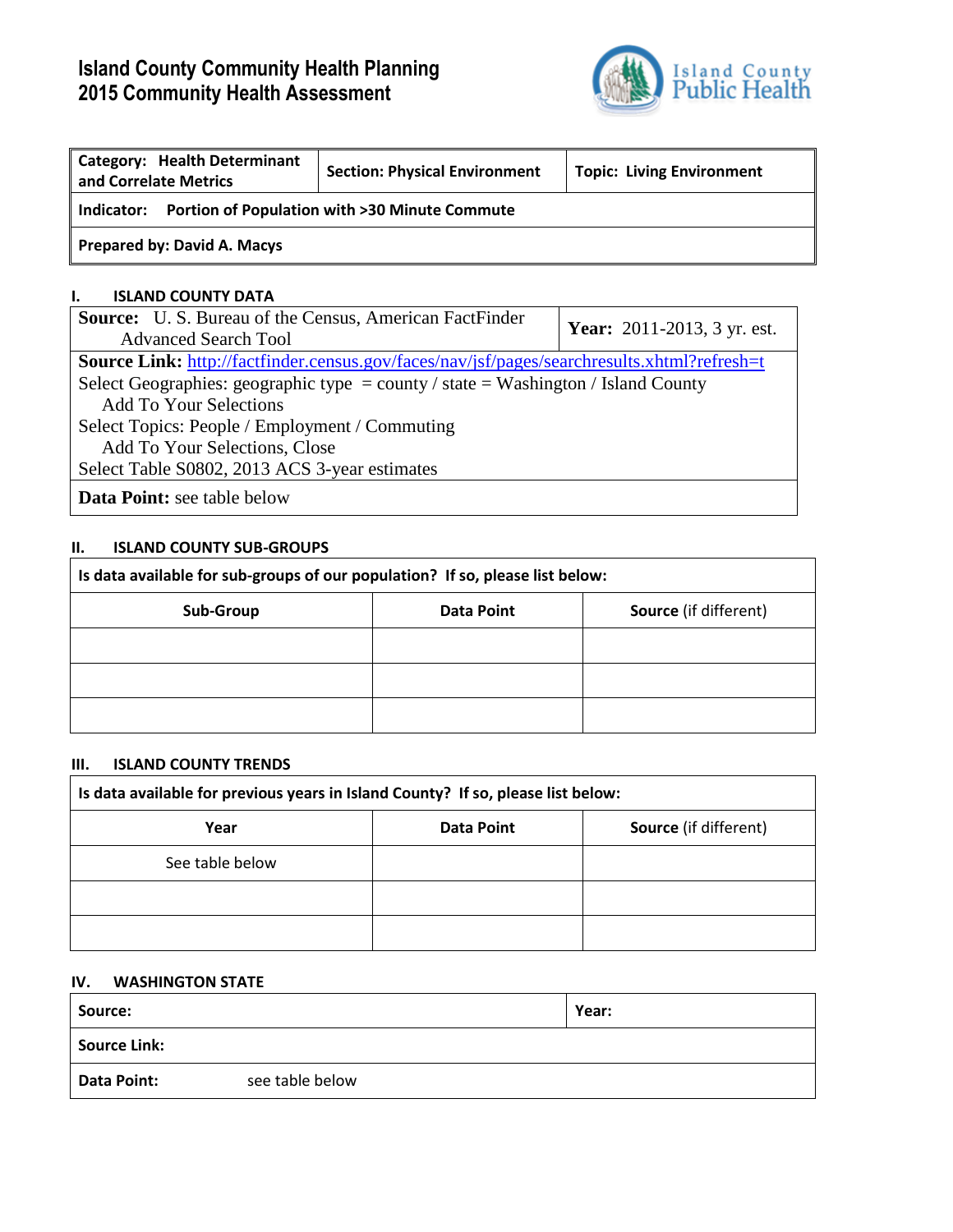# **V. UNITED STATES**

| Source:             |                 | Year: |
|---------------------|-----------------|-------|
| <b>Source Link:</b> |                 |       |
| Data Point:         | see table below |       |

# **VI. STANDARD OR GOAL**

| Source:                  |  |
|--------------------------|--|
| Source Link:             |  |
| <b>Standard or Goal:</b> |  |

| Workers 16 years & over<br><b>Whose Travel Time to</b> | <b>Island County</b> |       |             | Car, Truck or Van |       | <b>Public</b><br>transportation |             |       |
|--------------------------------------------------------|----------------------|-------|-------------|-------------------|-------|---------------------------------|-------------|-------|
| Work Exceeds 30 min.                                   | <b>Totals</b>        |       | drove alone |                   |       | carpooled                       | (excl taxi) |       |
| ACS 3-Yr Est.                                          |                      |       |             |                   |       |                                 |             |       |
| Table S0802                                            | #                    | %     | #           | %                 | #     | %                               | #           | %     |
| 2011-2013                                              | 13,152               | 37.7% | 8.874       | 33.8%             | 1,884 | 61.0%                           | 893         | 89.4% |
| 2010-2012                                              | 12,006               | 34.6% | 8,032       | 30.6%             | 1,755 | 52.8%                           | 974         | 90.9% |
| 2009-2011                                              | 10,985               | 31.7% | 7,009       | 27.2%             | 2,058 | 54.4%                           | 893         | 86.2% |
| 2008-2010                                              | 10,613               | 30.2% | 6,937       | 26.9%             | 1,879 | 48.9%                           | 818         | 86.5% |
| 2007-2009                                              | 11,348               | 31.8% | 7.479       | 29.4%             | 1,805 | 52.9%                           | 969         | 84.6% |
| 2006-2008                                              | 10,509               | 28.9% | 7,112       | 28.9%             | 1,615 | 52.4%                           | 947         | 92.3% |
| 2005-2007                                              | 10.409               | 29.0% | 7,020       | 29.9%             | 1,560 | 48.3%                           | 1,008       | 93.5% |

| Workers 16 years & over<br><b>Whose Travel Time to</b> | <b>Washington</b> |       |             | Car, Truck or Van |           | <b>Public</b><br>transportation |              |       |
|--------------------------------------------------------|-------------------|-------|-------------|-------------------|-----------|---------------------------------|--------------|-------|
| Work Exceeds 30 min.                                   | <b>Total</b>      |       | drove alone |                   | carpooled |                                 | (excl. taxi) |       |
| ACS 3-Yr Est.<br>Table S0802                           | #                 | %     | #           | %                 | #         | ℅                               | #            | %     |
| 2011-2013                                              | 1,152,359         | 36.5% | 758,460     | 33.0%             | 148,989   | 45.7%                           | 142,661      | 76.5% |
| 2010-2012                                              | 1,115,003         | 35.9% | 742,684     | 32.8%             | 146.934   | 45.3%                           | 133,783      | 75.8% |
| 2009-2011                                              | 1,096,862         | 35.6% | 722,477     | 32.2%             | 148,839   | 45.2%                           | 131,797      | 75.6% |
| 2008-2010                                              | 1,100,327         | 35.3% | 715,218     | 31.8%             | 161,391   | 45.4%                           | 131,550      | 74.7% |
| 2007-2009                                              | 1,118,530         | 35.8% | 729,190     | 32.4%             | 165,611   | 45.4%                           | 131,716      | 74.0% |
| 2006-2008                                              | 1,107,434         | 35.7% | 727,421     | 32.4%             | 167,010   | 45.6%                           | 124,664      | 75.0% |
| 2005-2007                                              | 1,066,988         | 35.5% | 716,371     | 32.6%             | 157,901   | 45.4%                           | 115,752      | 74.4% |